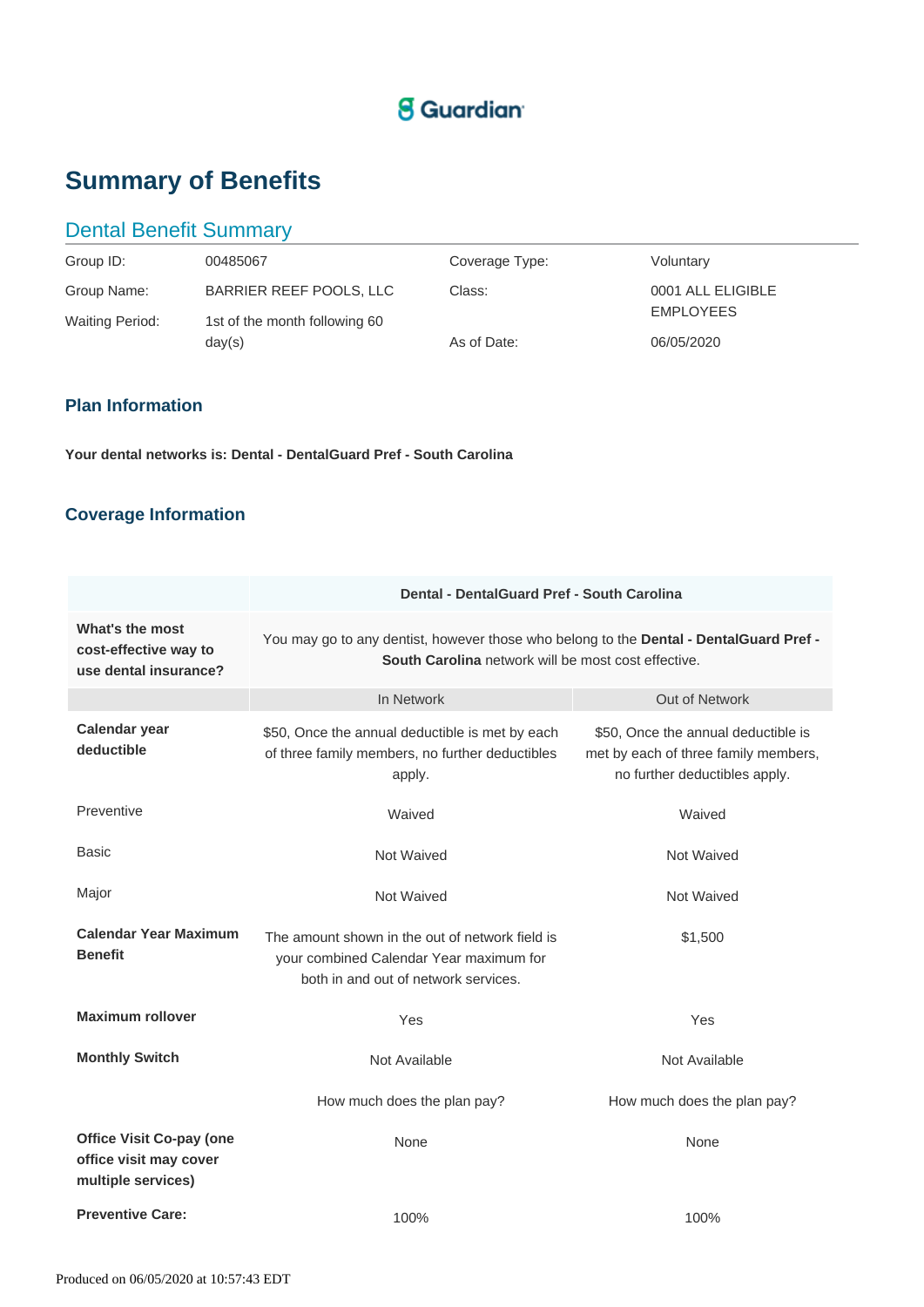#### **Dental - DentalGuard Pref - South Carolina**

#### **What's the most cost-effective way to use dental insurance?**

You may go to any dentist, however those who belong to the **Dental - DentalGuard Pref - South Carolina** network will be most cost effective.

|                                          | In Network    | Out of Network |
|------------------------------------------|---------------|----------------|
| <b>Bitewing X-Rays</b>                   | 100%          | 100%           |
| Full Mouth X-Rays                        | 100%          | 100%           |
| Cleaning                                 | 100%          | 100%           |
| Oral Exams                               | 100%          | 100%           |
| Sealants (per tooth)                     | 100%          | 100%           |
| <b>Basic Care:</b>                       | 100%          | 80%            |
| Fillings (one surface)                   | 100%          | 80%            |
| Scaling & Root Planing<br>(per quadrant) | 100%          | 80%            |
| <b>Simple Extractions</b>                | 100%          | 80%            |
| <b>Major Care:</b>                       | 60%           | 50%            |
| General Anesthesia <sup>1</sup>          | 60%           | 50%            |
| Dentures                                 | 60%           | 50%            |
| Single Crowns                            | 60%           | 50%            |
| Orthodontia                              | Not Available | Not Available  |

### **General Exclusions**

Important Information about Guardian's DentalGuard Indemnity and DentalGuard Preferred PPO plans:

This policy provides dental insurance only. Coverage is limited to charges that are necessary to prevent, diagnose or treat dental disease, defect, or injury.

Deductibles apply.

The plan does not pay for:

- Oral hygiene services (except as covered under preventive services),
- Orthodontia (unless expressly provided for),
- Cosmetic or experimental treatments (unless they are expressly provided for).
- Any treatments to the extent benefits are payable by any other payor or for which no charge is made, prosthetic devices unless certain conditions are met, and services ancillary to surgical treatment.

The plan limits benefits for diagnostic consultations and for preventive, restorative, endodontic, periodontic, and prosthodontic services. The services, exclusions and limitations listed above do not constitute a contract and are a summary only. The Guardian plan documents are the final arbiter of coverage. Contract # GP-1-DEN -16 et al.